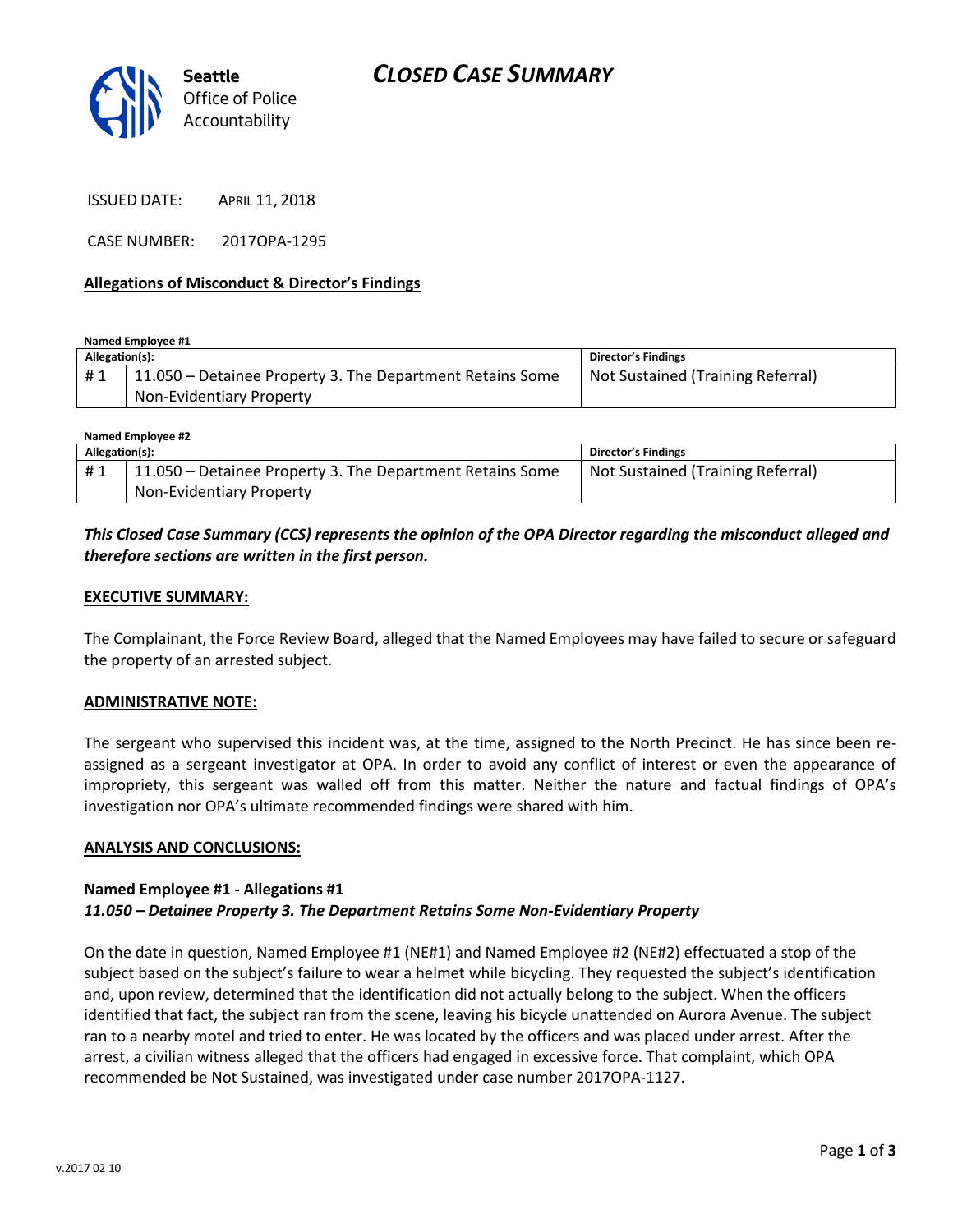# *CLOSE CASE SUMMARY*



OPA CASE NUMBER: 2017OPA-1295

This matter, and the force used by the Named Employees, was also reviewed by the Department's Force Review Board (FRB). During that review, FRB determined that there was no "record or documentation of any attempt to secure and protect the subject's bicycle at the original scene location." FRB referred this matter to OPA based on its belief that "further investigation is need[ed] to determine if [the Named Employees] failed to safeguard the subject's bicycle or if the subject abandoned it."

During its investigation, OPA reviewed the documentation relating to this case. There was no mention of safeguarding or entering the bicycle into evidence in the General Offense Report. Moreover, the Detainee Property Form generated by NE#1 and witnessed by NE#2 also did not detail a bicycle as among the subject's property.

OPA interviewed the subject who did not consent to that interview being recorded. The subject indicated that the bicycle in question did not belong to him and, instead, was "owned" by a friend. The subject did not provide the friend's name. The subject told OPA that he left the bicycle when he ran away from the officers and that the "cops never went back for it." He stated that neither he nor his friend were currently in possession of the bicycle.

OPA further interviewed both of the Named Employees. NE#1 stated that after the subject's arrest and after the scene was secured, he asked two other officers to return to the place where contact with the subject was originally made in order to locate the bicycle. NE#1 did not provide an approximate time frame for that request or state how soon he made the request after the subject was arrested and the scene secured. The bicycle ultimately could not be found. NE#1 opined that the bicycle was probably taken by someone and told OPA that the present location of the bicycle was unknown. NE#2 provided similar information during his OPA interview. He further stated that, since this incident, he had seen the subject riding several different bicycles.

As a general matter, SPD policy requires that officers secure detainee property. SPD Policy 11.050-POL-3 specifically instructs that the department retains some non-evidentiary property that is not accepted by the detention facility. This evidence is to be submitted to the Evidence Unit as "safekeeping only." SPD policy further sets forth a list of that property that should be placed into safekeeping only. While a bicycle is not itemized on this list, I find that it is the Department's expectation that a bicycle that was in the possession of an arrestee would be secured and prevented from being stolen.

That being said, I do not believe that the Named Employees were required to secure the bicycle immediately. Here, the subject ran from them and they gave chase. There was no obligation on one or both of the Named Employees to stay behind and guard the bicycle. Indeed, it was beholden on them as a matter of maintaining safety, as well as consistent with Department tactics and training, to pursue the subject together. Moreover, when he fled, the subject voluntarily abandoned his bicycle and, thus, knowingly accepted the possibility that it could be stolen. Lastly, the officers were warranted in securing the scene prior to trying to locate the bicycle.

I note, however, that from OPA's review of In-Car Video and Body Worn Video, it appeared that other officers did not begin trying to locate the bicycle until around 4:15 p.m. This was over two hours after the subject was arrested, handcuffed, and brought to a patrol car, and well after the scene was secured. While I find that the subject abandoned the bicycle and while I do not find that the Named Employees' actions rose to the level of a policy violation, I believe that it was inadvisable for the officers to wait for that amount of time before coordinating a search for the bicycle. For these reasons, I recommend that the Named Employees receive a Training Referral.